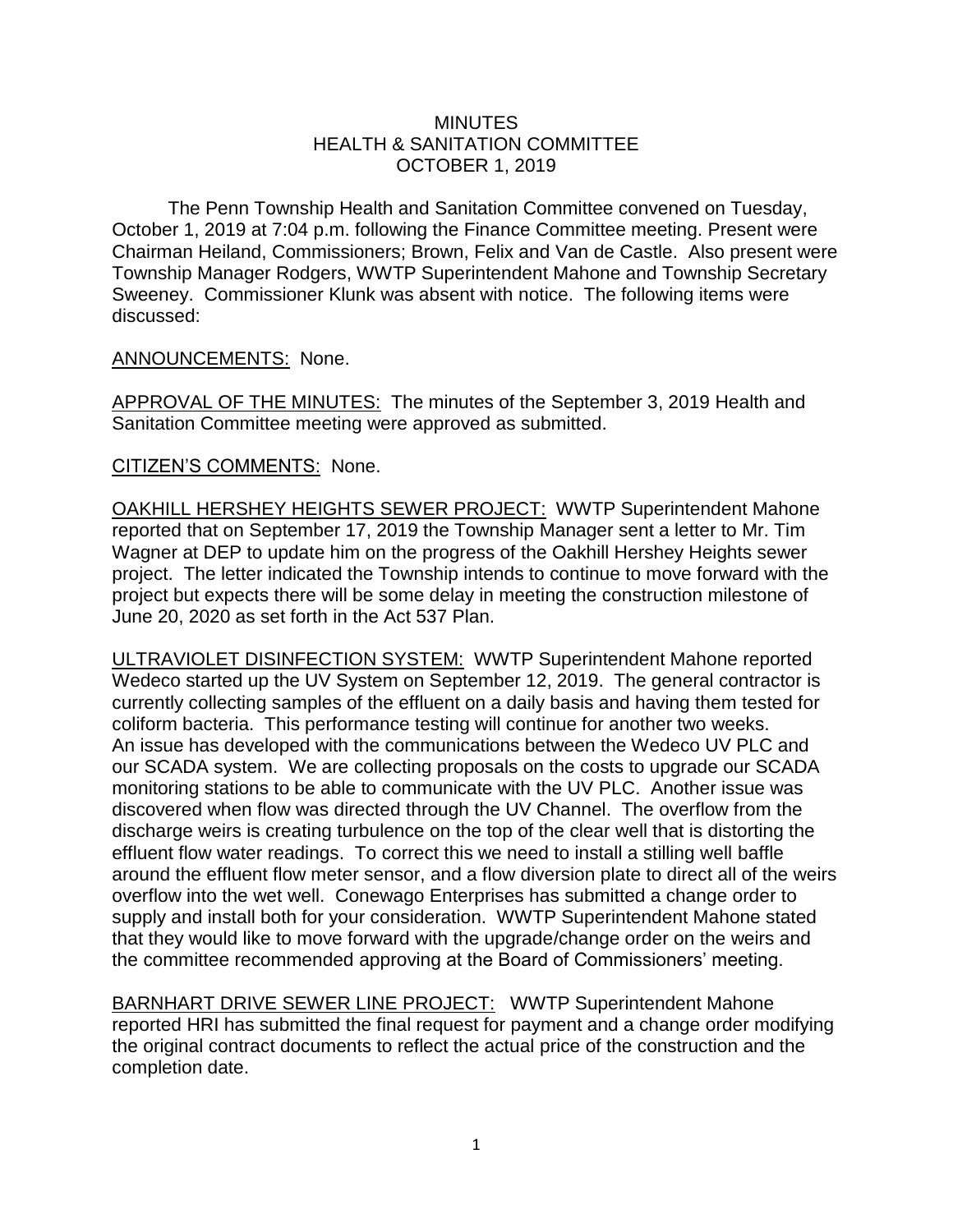GRANDVIEW ROAD SEWER LINE REPAIR: WWTP Superintendent Mahone reported sealed proposals will be opened and read aloud on October 11, 2019 at 2:00 p.m. at the Township office. The project includes the replacement of 2 manholes, 265 feet of 8 inch pipe, 7 laterals, paving and lawn restoration. The engineers estimate for the cost of the project is \$215,000.00. The project will be awarded at the Board of Commissioners' Meeting on October 21, 2019.

SHREDDING EVENT: WWTP Superintendent Mahone reported the next shredding event is scheduled for October 12, 2019, from 8:00 a.m. to 1:00 p.m.

2020 BUDGET REVIEW: WWTP Superintendent Mahone reviewed the recycling expense budget for 2020. He then reviewed the Sewer expense budget for 2020. The budget includes increases in wages for the AFSCME employees along with an increase in insurance rates. There is a major increase in general expenses due to the recycling market has been hit really hard and the Township is not receiving funds for cardboards, newsprint, and magazines, in fact we may be paying for hauling material to be recycled. Other slight increases include refuse collection, refuse disposal, and the purchase of township refuse bags; which will need to go out to bid next year. Slight increase in chemicals for collections, and a decrease for disposal. Vehicle operating expenses, Major Equipment, and public utilities have also increased. The budget includes funds for the design, easement acquisition, installation and construction for Oak Hills/Hershey Heights sewer project, the paving restoration of Penn Lee Terrace, replacement of 3 lime augers and replacement of cloth filter media. The Finance Committee will further review at the next committee meeting.

## OTHER MATTERS: None.

CITIZEN'S QUESTIONS TO THE COMMITTEE: There were several residents present who wished to express concerns about the installation of the sewer at the Oak Hill and Hershey Heights area. Some of the residents that commented included Bill Bowman, 123 Oak Hill Drive, Jack Corriere, 114 Oak Hill Drive, and Whitey Fuhrman, 220 Oak Hill Circle.

Mr. Bill Bowman, 123 Oak Hills Drive, asked if the Township could provide the projected budget increases and expenditures. Commissioner Felix stated that this is not the final budget and we are in the planning stages. Manager Rodgers stated that the first reading will occur at the Board of Commissioners' meeting on November 18, 2019. Mr. Bowman also asked a question regarding to the Finance Meeting held prior this evening, he inquired as to the status of the Township for the Revenue and Expenses at this time. Commissioner Felix responded that the Township is currently at 98.12% of revenue, and 56.23% of expenses. He added that the expenses will increase this month due to the arbitration awarded for the Firefighters and the Police.

Mr. Jack Corriere, 114 Oak Hills Drive, asked to see the 2020 proposed budget. Commissioner Felix stated that the budget is in the planning stages at this point. Manger Rodgers added that the first reading will be held at the Board of